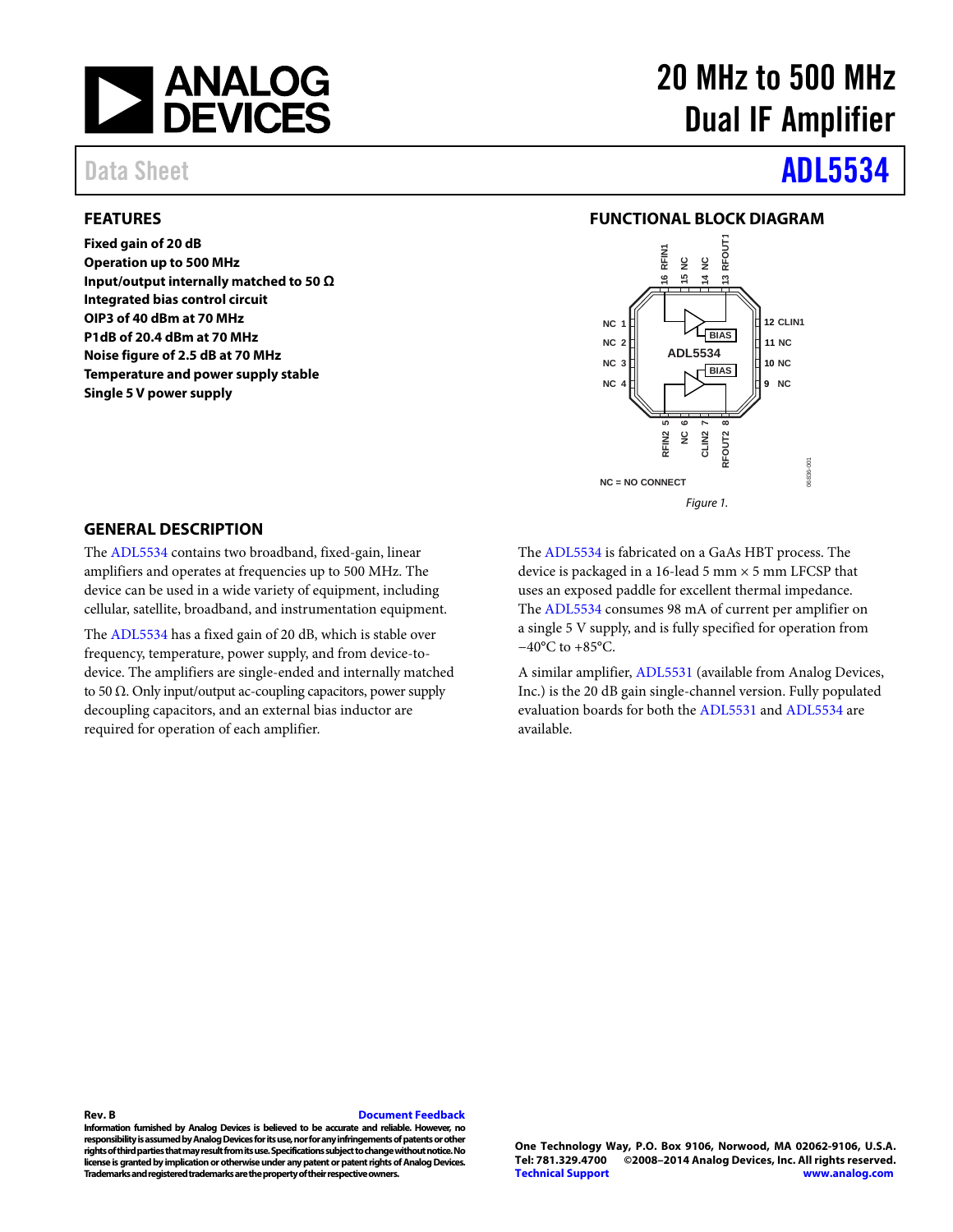## TABLE OF CONTENTS

### <span id="page-1-0"></span>**REVISION HISTORY**

#### **2/14—Rev. A to Rev. B**

### **11/13—Rev. 0 to Rev. A**

**6/08—Revision 0: Initial Version**

| Using Baluns to Combine Both Amplifiers into a Single |  |
|-------------------------------------------------------|--|
|                                                       |  |
| Soldering Information and Recommended PCB Land        |  |
|                                                       |  |
|                                                       |  |
|                                                       |  |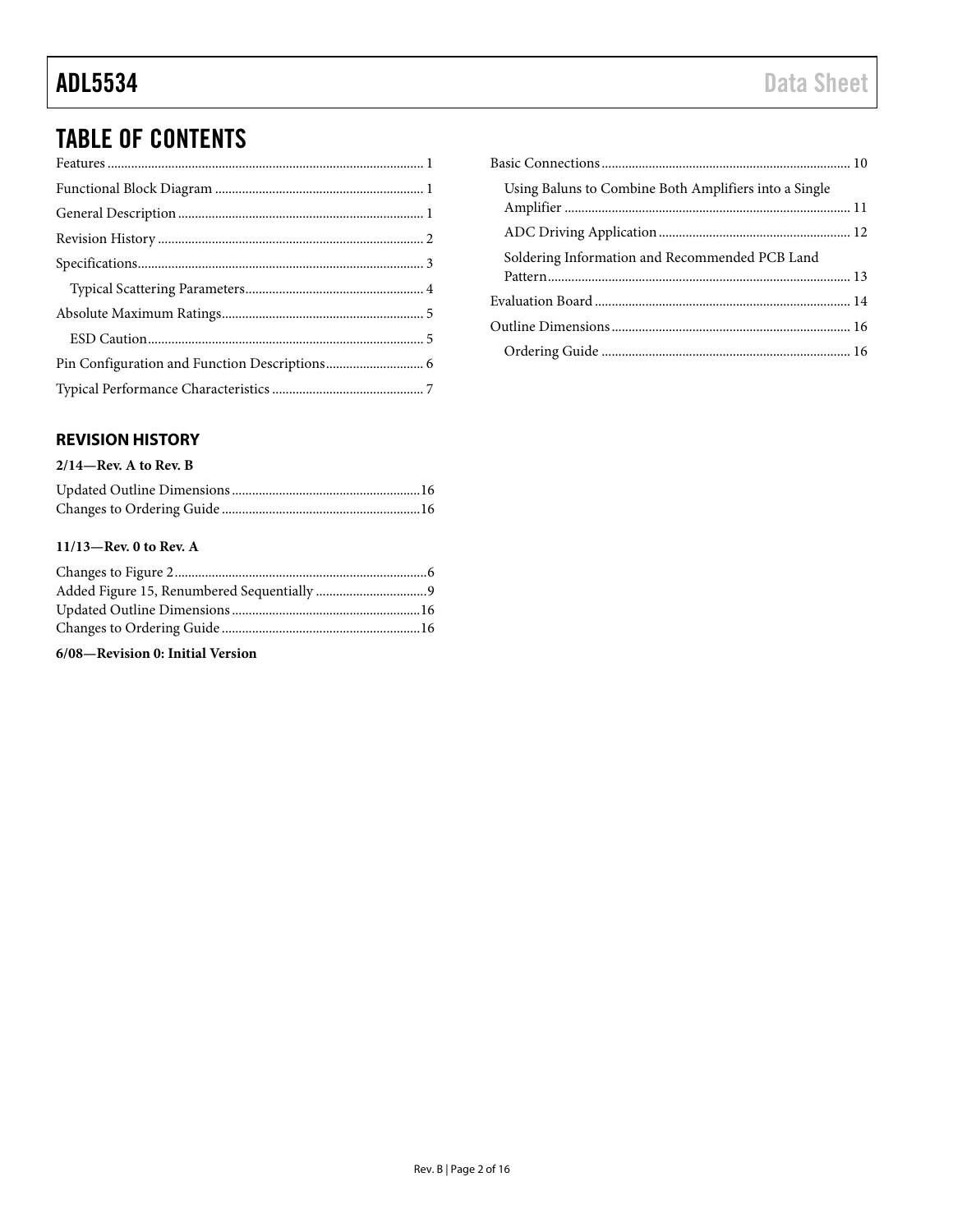## <span id="page-2-0"></span>**SPECIFICATIONS**

VPOS = 5 V and  $T_A = 25$ °C, unless otherwise noted.

### **Table 1.**

| <b>Parameter</b>              | <b>Conditions</b>                                                     | Min  | <b>Typ</b> | Max  | <b>Unit</b>     |
|-------------------------------|-----------------------------------------------------------------------|------|------------|------|-----------------|
| <b>OVERALL FUNCTION</b>       |                                                                       |      |            |      |                 |
| <b>Frequency Range</b>        |                                                                       | 20   |            | 500  | <b>MHz</b>      |
| Gain (S21)                    | <b>190 MHz</b>                                                        |      | 20.4       |      | dB              |
| Input Return Loss (S11)       | <b>190 MHz</b>                                                        |      | $-18.0$    |      | dB              |
| Output Return Loss (S22)      | <b>190 MHz</b>                                                        |      | $-29.0$    |      | dB              |
| Reverse Isolation (S12)       | 190 MHz                                                               |      | $-23.0$    |      | dB              |
| FREQUENCY = 70 MHz            |                                                                       |      |            |      |                 |
| Gain                          |                                                                       |      | 21.0       |      | dB              |
| vs. Frequency                 | $±5$ MHz                                                              |      | ±0.04      |      | dB              |
| vs. Temperature               | $-40^{\circ}C \leq T_A \leq +85^{\circ}C$                             |      | ±0.20      |      | dB              |
| vs. Supply                    | 4.75 V to 5.25 V                                                      |      | ±0.20      |      | dB              |
| Output 1 dB Compression Point |                                                                       |      | 20.4       |      | d <sub>Bm</sub> |
| Output Third-Order Intercept  | $\Delta f = 1$ MHz, output power (Pout) = 0 dBm per tone              |      | 40.0       |      | dBm             |
| Noise Figure                  |                                                                       |      | 2.5        |      | dB              |
| Device-to-Device Isolation    | Measured at output with input applied to alternate device             |      | $-46.0$    |      | dB              |
| FREQUENCY = 190 MHz           |                                                                       |      |            |      |                 |
| Gain                          |                                                                       | 19.5 | 20.4       | 21   | dB              |
| vs. Frequency                 | $±50$ MHz                                                             |      | ±0.15      |      | dB              |
| vs. Temperature               | $-40^{\circ}C \leq T_A \leq +85^{\circ}C$                             |      | ±0.20      |      | dB              |
| vs. Supply                    | 4.75 V to 5.25 V                                                      |      | ±0.17      |      | dB              |
| Output 1 dB Compression Point |                                                                       |      | 20.6       |      | d <sub>Bm</sub> |
| Output Third-Order Intercept  | $\Delta f = 1$ MHz, output power (P <sub>OUT</sub> ) = 0 dBm per tone |      | 39.0       |      | dBm             |
| Noise Figure                  |                                                                       |      | 2.7        |      | dB              |
| Device-to-Device Isolation    | Measured at output with input applied to an alternate device          |      | $-38.0$    |      | dB              |
| $FREOUENCY = 380 MHz$         |                                                                       |      |            |      |                 |
| Gain                          |                                                                       | 19.0 | 19.8       | 20.5 | dB              |
| vs. Frequency                 | $±50$ MHz                                                             |      | ±0.18      |      | dB              |
| vs. Temperature               | $-40^{\circ}C \leq T_A \leq +85^{\circ}C$                             |      | $\pm 0.22$ |      | dB              |
| vs. Supply                    | 4.75 V to 5.25 V                                                      |      | ±0.16      |      | dB              |
| Output 1 dB Compression Point |                                                                       |      | 20.4       |      | d <sub>Bm</sub> |
| Output Third-Order Intercept  | $\Delta f = 1$ MHz, output power (P <sub>OUT</sub> ) = 0 dBm per tone |      | 36.0       |      | d <sub>Bm</sub> |
| Noise Figure                  |                                                                       |      | 3.0        |      | dB              |
| Device-to-Device Isolation    | Measured at output with input applied to an alternate device          |      | $-34.0$    |      | dB              |
| <b>POWER INTERFACE</b>        | RFOUT1, RFOUT2 pins                                                   |      |            |      |                 |
| <b>Supply Voltage</b>         |                                                                       | 4.75 | 5          | 5.25 | V               |
| <b>Supply Current</b>         | Per amplifier                                                         |      | 98         | 110  | mA              |
| vs. Temperature               | $-40^{\circ}$ C $\leq$ T <sub>A</sub> $\leq$ +85 $^{\circ}$ C         |      | ±15        |      | mA              |
| <b>Power Dissipation</b>      |                                                                       |      | 0.5        |      | W               |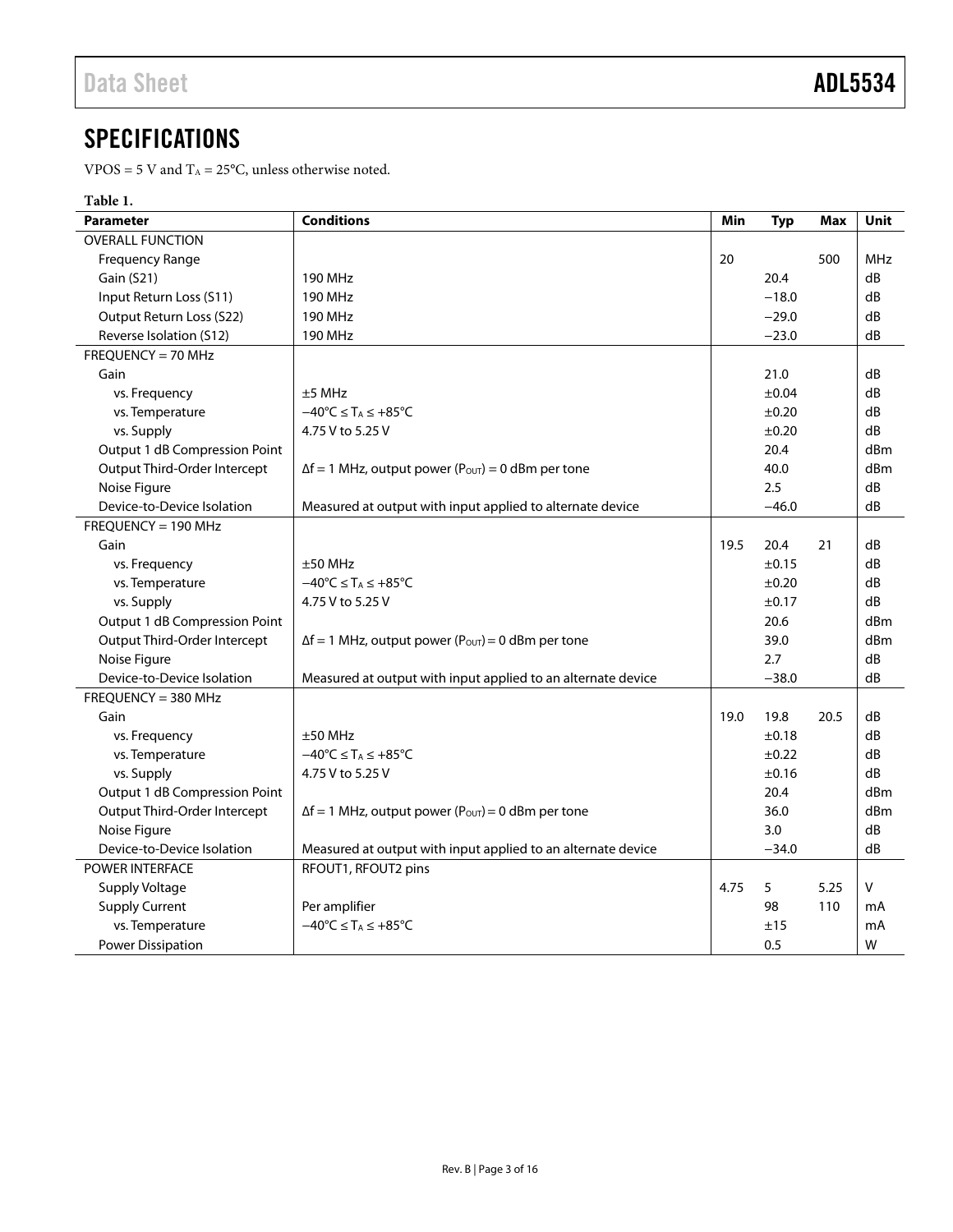### <span id="page-3-0"></span>**TYPICAL SCATTERING PARAMETERS**

VPOS = 5 V and  $T_A$  = 25°C; the effects of the test fixture have been de-embedded up to the pins of the device.

| Table 2.    |                       |             |                |           |                          |           |                       |           |
|-------------|-----------------------|-------------|----------------|-----------|--------------------------|-----------|-----------------------|-----------|
|             | <b>S11</b>            |             | <b>S21</b>     |           | <b>S12</b><br><b>S22</b> |           |                       |           |
| Freq. (MHz) | <b>Magnitude (dB)</b> | Angle $(°)$ | Magnitude (dB) | Angle (°) | Magnitude (dB)           | Angle (°) | <b>Magnitude (dB)</b> | Angle (°) |
| 20          | $-22.72$              | $-102.04$   | 21.79          | 174.78    | $-24.08$                 | 5.82      | $-18.56$              | $-42.21$  |
| 50          | $-20.40$              | $-138.34$   | 21.07          | 171.81    | $-23.40$                 | 6.92      | $-21.33$              | $-71.17$  |
| 100         | $-19.83$              | $-160.87$   | 20.66          | 169.90    | $-23.11$                 | 7.81      | $-25.56$              | $-90.45$  |
| 150         | $-19.95$              | $-170.03$   | 20.51          | 167.16    | $-23.01$                 | 9.36      | $-27.64$              | $-95.94$  |
| 200         | $-20.29$              | $-174.24$   | 20.39          | 164.06    | $-22.93$                 | 11.42     | $-27.78$              | $-94.45$  |
| 250         | $-20.72$              | $-176.35$   | 20.27          | 160.68    | $-22.85$                 | 13.45     | $-26.69$              | $-91.22$  |
| 300         | $-20.93$              | $-175.04$   | 20.16          | 157.31    | $-22.77$                 | 15.66     | $-24.58$              | $-89.94$  |
| 350         | $-21.06$              | $-174.10$   | 20.01          | 153.74    | $-22.69$                 | 17.74     | $-22.78$              | $-90.89$  |
| 400         | $-21.43$              | $-171.87$   | 19.85          | 150.30    | $-22.61$                 | 20.07     | $-20.76$              | $-91.14$  |
| 450         | $-21.58$              | $-168.25$   | 19.68          | 146.82    | $-22.51$                 | 22.24     | $-18.97$              | $-92.39$  |
| 500         | $-21.75$              | $-163.79$   | 19.45          | 142.72    | $-22.36$                 | 24.88     | $-17.10$              | $-92.91$  |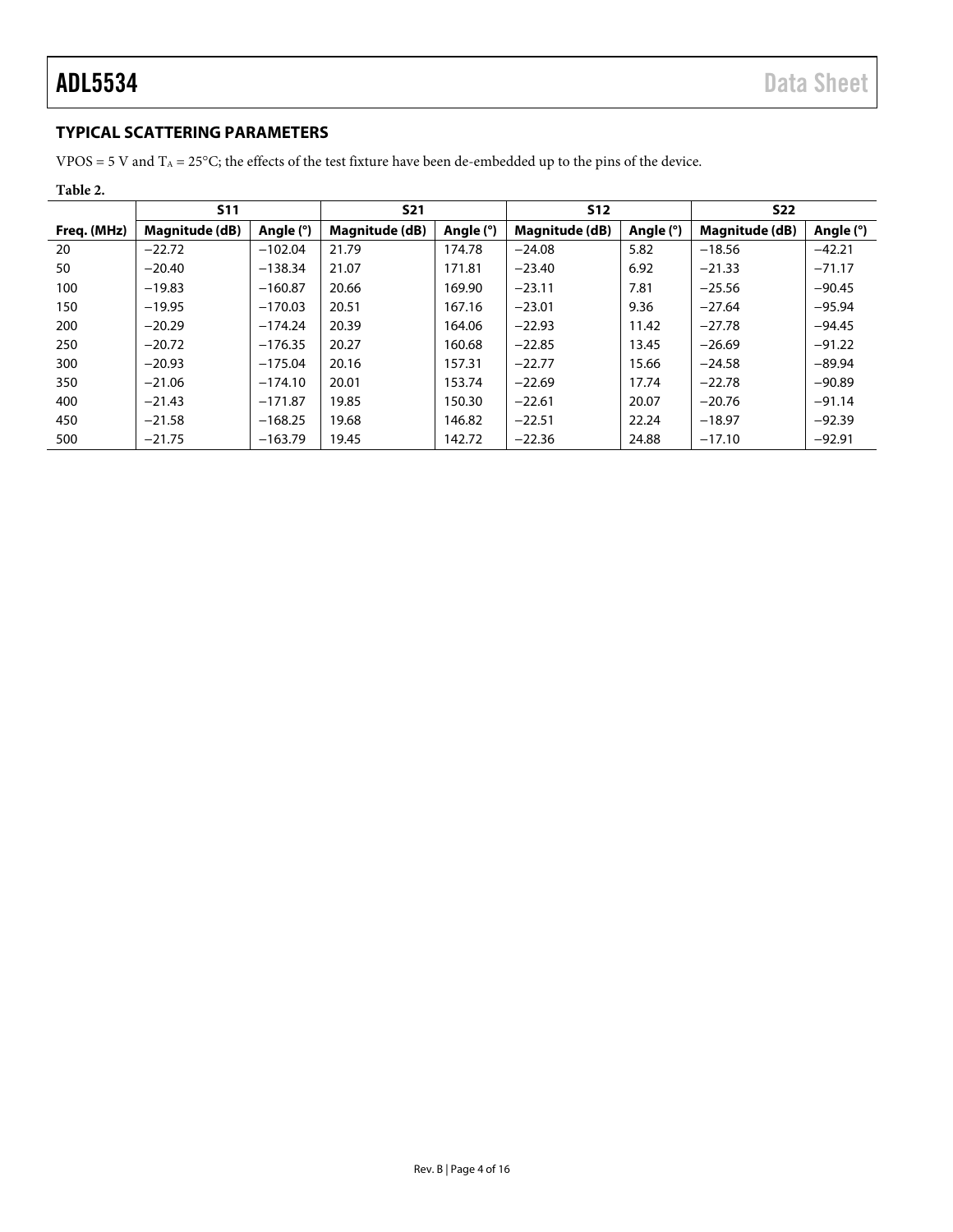## <span id="page-4-0"></span>ABSOLUTE MAXIMUM RATINGS

#### **Table 3.**

| <b>Parameter</b>                             | Rating                              |
|----------------------------------------------|-------------------------------------|
| Supply Voltage on RFOUT1, RFOUT2             | 5.5V                                |
| Input Power on RFIN1, RFIN2                  | 10 dBm                              |
| Internal Power Dissipation (Paddle Soldered) | 900 mW                              |
| $\theta_{JA}$ (Junction-to-Air)              | 54°C/W                              |
| <b>Maximum Junction Temperature</b>          | $150^{\circ}$ C                     |
| <b>Operating Temperature Range</b>           | $-40^{\circ}$ C to $+85^{\circ}$ C  |
| Storage Temperature Range                    | $-65^{\circ}$ C to $+150^{\circ}$ C |

Stresses above those listed under Absolute Maximum Ratings may cause permanent damage to the device. This is a stress rating only; functional operation of the device at these or any other conditions above those indicated in the operational section of this specification is not implied. Exposure to absolute maximum rating conditions for extended periods may affect device reliability.

### <span id="page-4-1"></span>**ESD CAUTION**



ESD (electrostatic discharge) sensitive device. Charged devices and circuit boards can discharge without detection. Although this product features patented or proprietary protection circuitry, damage may occur on devices subjected to high energy ESD. Therefore, proper ESD precautions should be taken to avoid performance degradation or loss of functionality.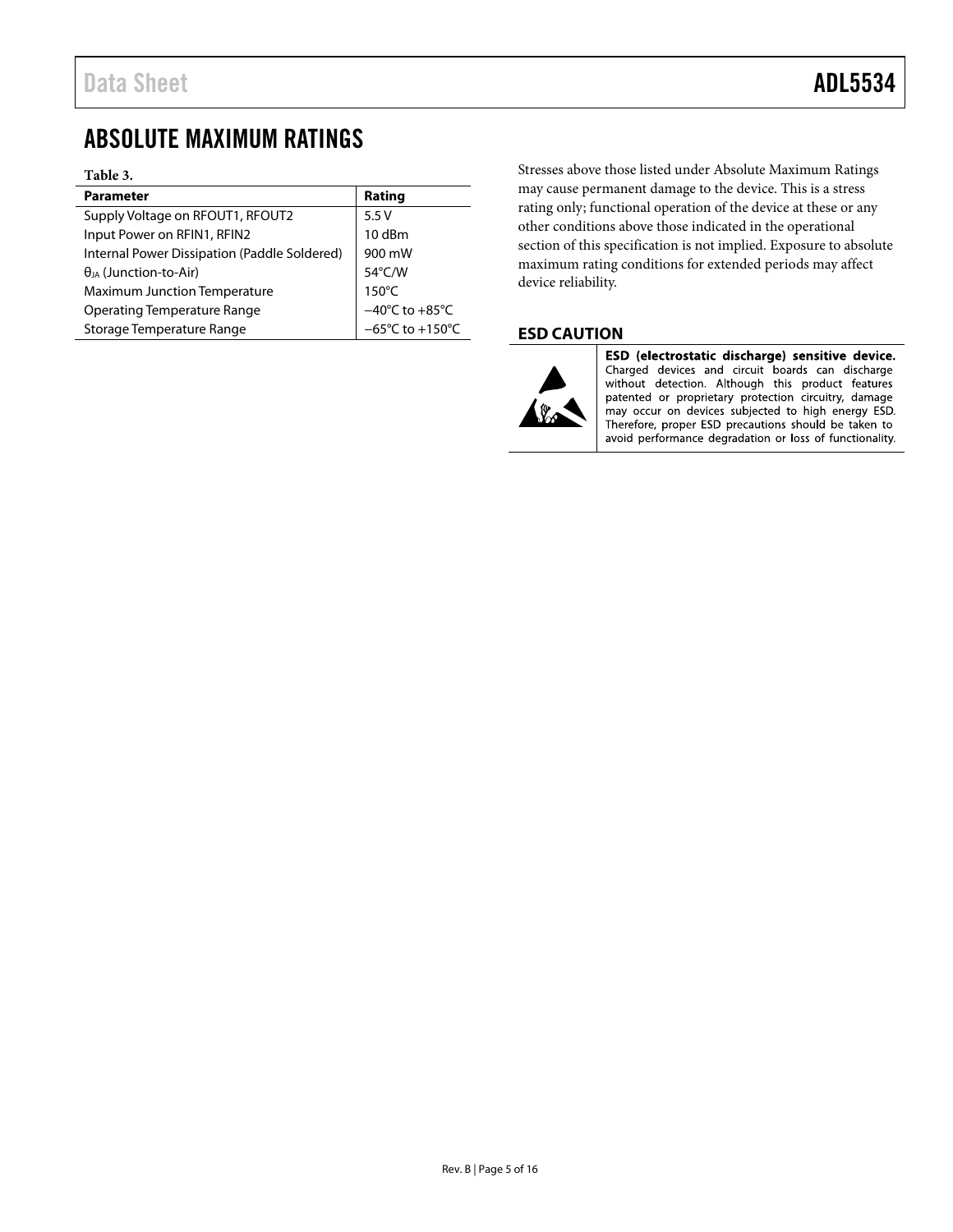## <span id="page-5-0"></span>PIN CONFIGURATION AND FUNCTION DESCRIPTIONS



### **Table 4. Pin Function Descriptions**

| Pin No.                             | <b>Mnemonic</b>       | <b>Description</b>                                                                                                                                                                                                              |
|-------------------------------------|-----------------------|---------------------------------------------------------------------------------------------------------------------------------------------------------------------------------------------------------------------------------|
| 1, 2, 3, 4, 6, 9,<br>10, 11, 14, 15 | <b>NC</b>             | No Connect.                                                                                                                                                                                                                     |
| 5, 16                               | RFIN2, RFIN1          | RF Input. Requires a dc blocking capacitor. Use a 10 nF capacitor for normal operation.                                                                                                                                         |
| 7, 12                               | CLIN2, CLIN1          | A 1 nF capacitor connected from Pin 7 to ground and Pin12 to ground provides decoupling<br>for the on-board linearizer.                                                                                                         |
| 8, 13                               | RFOUT2, RFOUT1        | RF Output and Bias. DC bias is provided to this pin through an inductor. A 470 nH inductor is<br>recommended for normal operation. The RF path requires a dc blocking capacitor. Use a 10 nF<br>capacitor for normal operation. |
|                                     | <b>Exposed Paddle</b> | GND. Solder this paddle to a low impedance ground plane.                                                                                                                                                                        |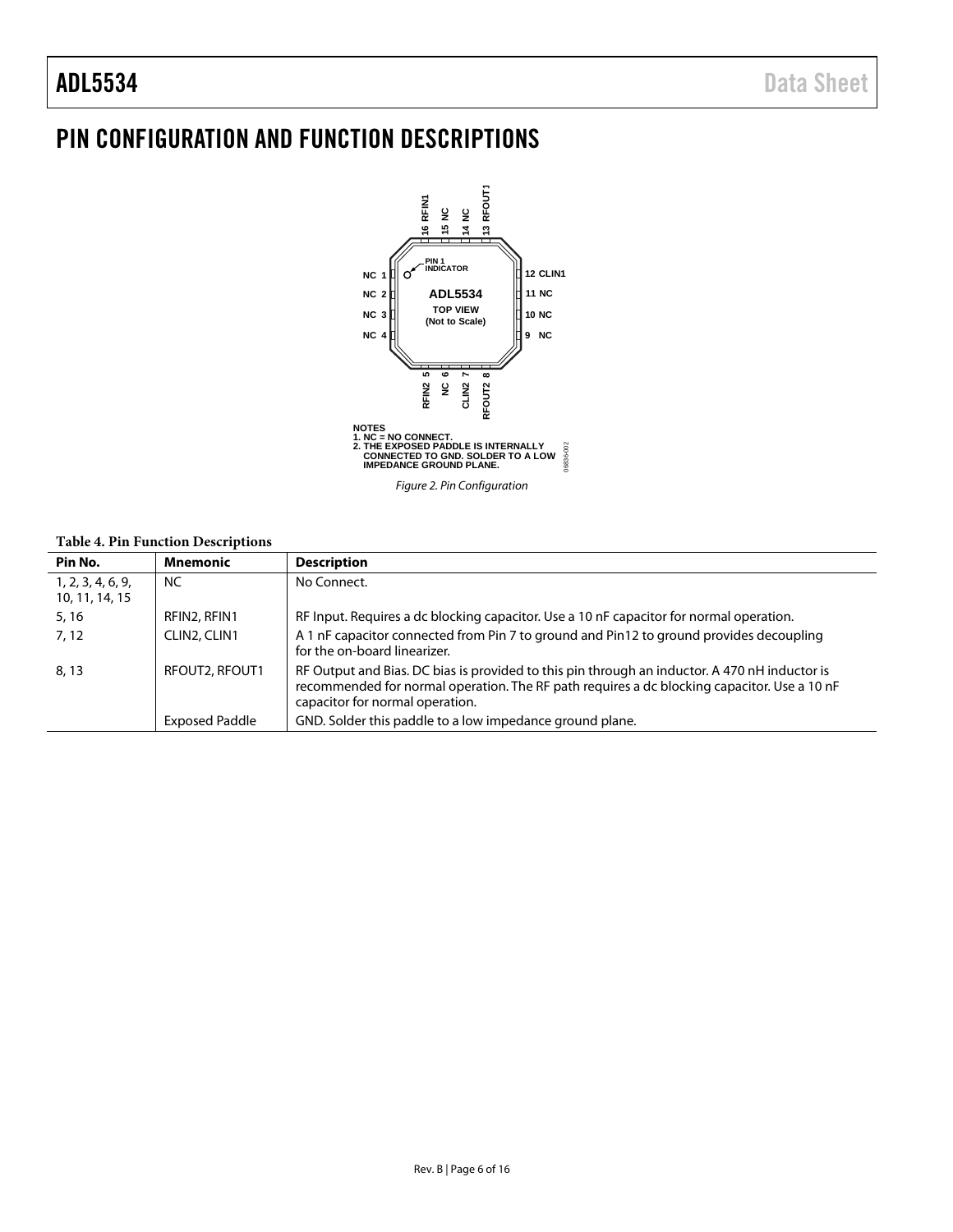## <span id="page-6-0"></span>TYPICAL PERFORMANCE CHARACTERISTICS



*Figure 3. Noise Figure, Gain, P1dB, and OIP3 vs. Frequency*



*Figure 4. Gain vs. Frequency and Temperature*



*Figure 5. Input Return Loss(S11), Output Return Loss(S22), and Reverse Isolation (S12) vs. Frequency*



*Figure 6. P1dB and OIP3 vs. Frequency and Temperature*





*Figure 8. Noise Figure vs. Frequency and Temperature*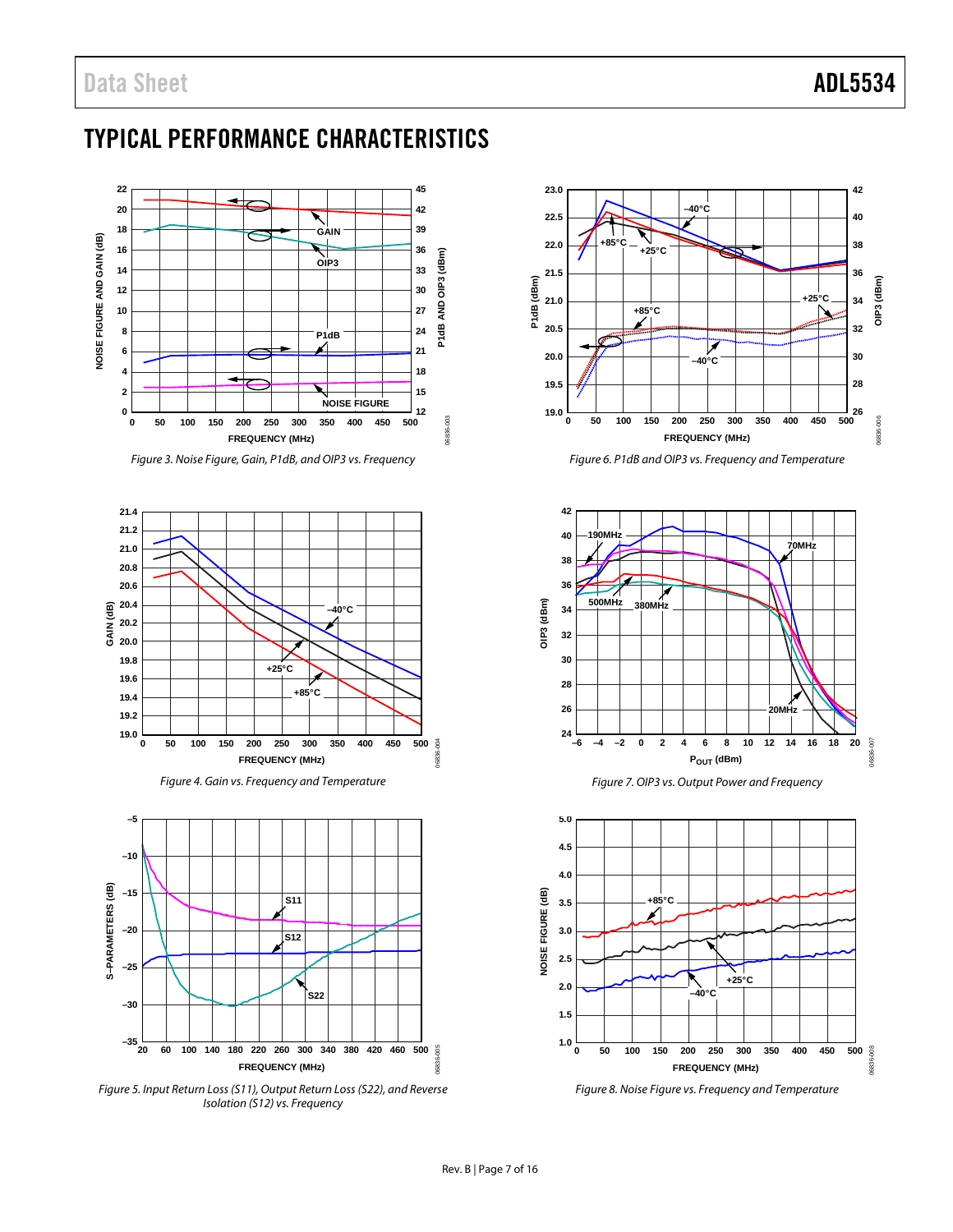

*Figure 11. Gain Distribution at 190 MHz*











*Figure 14. Supply Current vs. Temperature and Supply Voltage*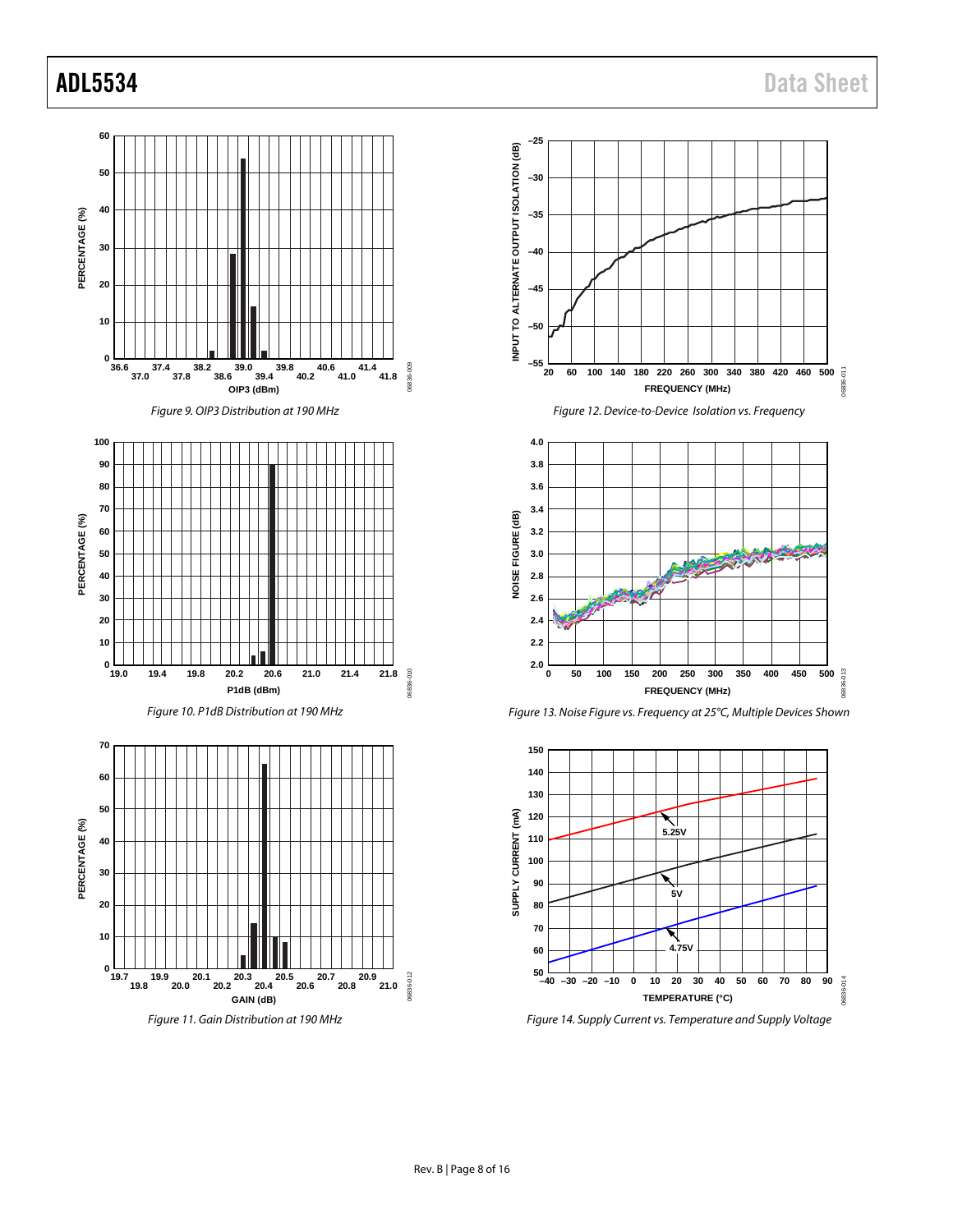## Data Sheet **ADL5534**



*Figure 15. Supply Current vs. Pout and Temperature V Supply = 5 V*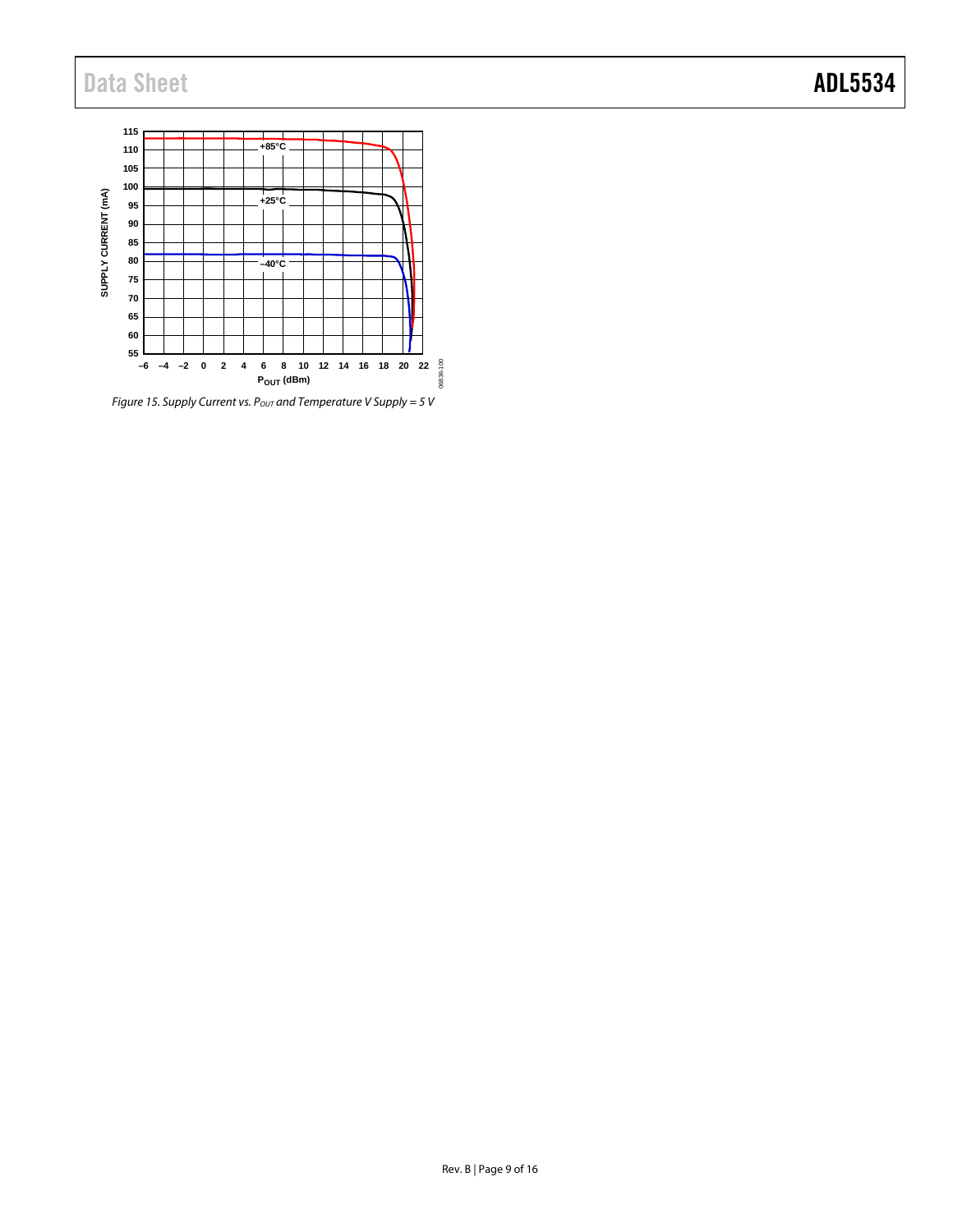### <span id="page-9-0"></span>BASIC CONNECTIONS



*Figure 16. Basic Connections*

<span id="page-9-2"></span><span id="page-9-1"></span>**Table 5. Recommended Components for Basic Connections**

| Frequency                                      | $\overline{\phantom{a}}$<br>c <sup>o</sup><br><b>CO</b><br>. .<br>- | .                                                                                        | $-$<br>--<br>w<br> | . C10<br><b>rn</b> |
|------------------------------------------------|---------------------------------------------------------------------|------------------------------------------------------------------------------------------|--------------------|--------------------|
| , MH-<br>500 MHz<br>$\mathcal{L}$<br>ιω<br>- 7 | $\sim$<br>10 nF<br>the contract of the contract of the              | 170<br>.70 nH<br>$\prime\prime\prime$<br>the contract of the contract of the contract of | −n⊦                | uŀ                 |

The basic connections for operating th[e ADL5534](http://www.analog.com/ADL5534?doc=ADL5534.pdf) are shown in [Figure 16.](#page-9-1) Recommended components are listed in [Table 5.](#page-9-2) The inputs and outputs should be ac-coupled with appropriately sized capacitors (device characterization was performed with 10 nF capacitors). DC bias is provided to the amplifier via the

L1 and L2 inductors connected to the RFOUT1 and RFOUT2 pins. The recommended inductors for L1 and L2 are Coilcraft, 1008CS-471XJLC or equivalent. The bias voltage should be decoupled using 10 nF and 1 μF capacitors. A bias voltage of 5 V is required.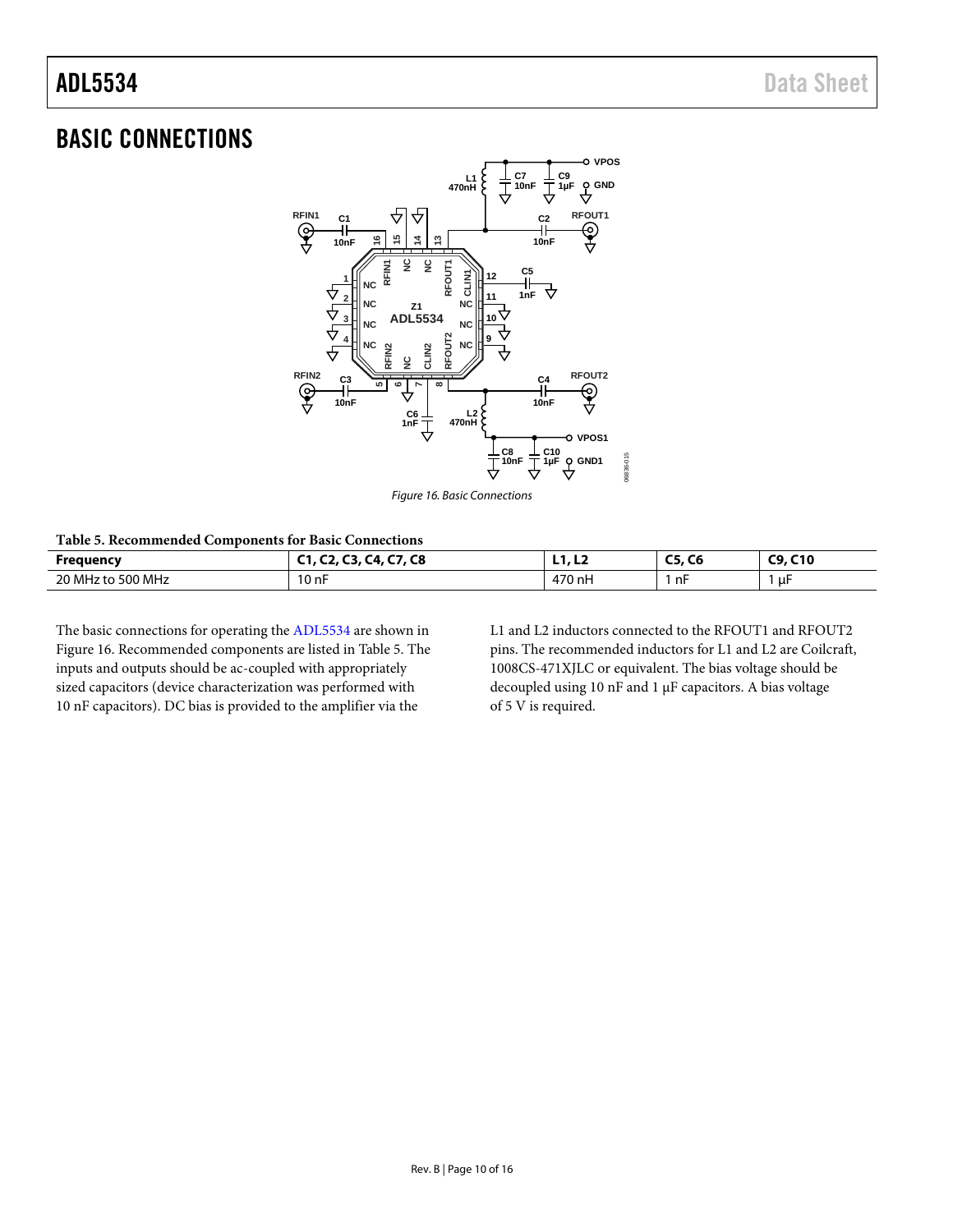

*Figure 17. Connections for Operating as a Balanced Amplifier* 

### <span id="page-10-0"></span>**USING BALUNS TO COMBINE BOTH AMPLIFIERS INTO A SINGLE AMPLIFIER**

The [ADL5534](http://www.analog.com/ADL5534?doc=ADL5534.pdf) is ideal for use in a balanced amplifier configuration. To accomplish this, flux-coupled RF transformers with a 2:1 impedance ratio can be used for wide band operation. Alternatively, a balun can be constructed using lumped element components for operation over a narrow frequency range. [Figure 17](#page-10-1) shows the necessary connections for configuring the [ADL5534](http://www.analog.com/ADL5534?doc=ADL5534.pdf) for operation as a balanced amplifier. [Figure 18](#page-10-2) shows the performance of the [ADL5534](http://www.analog.com/ADL5534?doc=ADL5534.pdf)

<span id="page-10-1"></span>

<span id="page-10-2"></span>*Figure 18. Performance of th[e ADL5534](http://www.analog.com/ADL5534?doc=ADL5534.pdf) Operating in Balanced Configuration*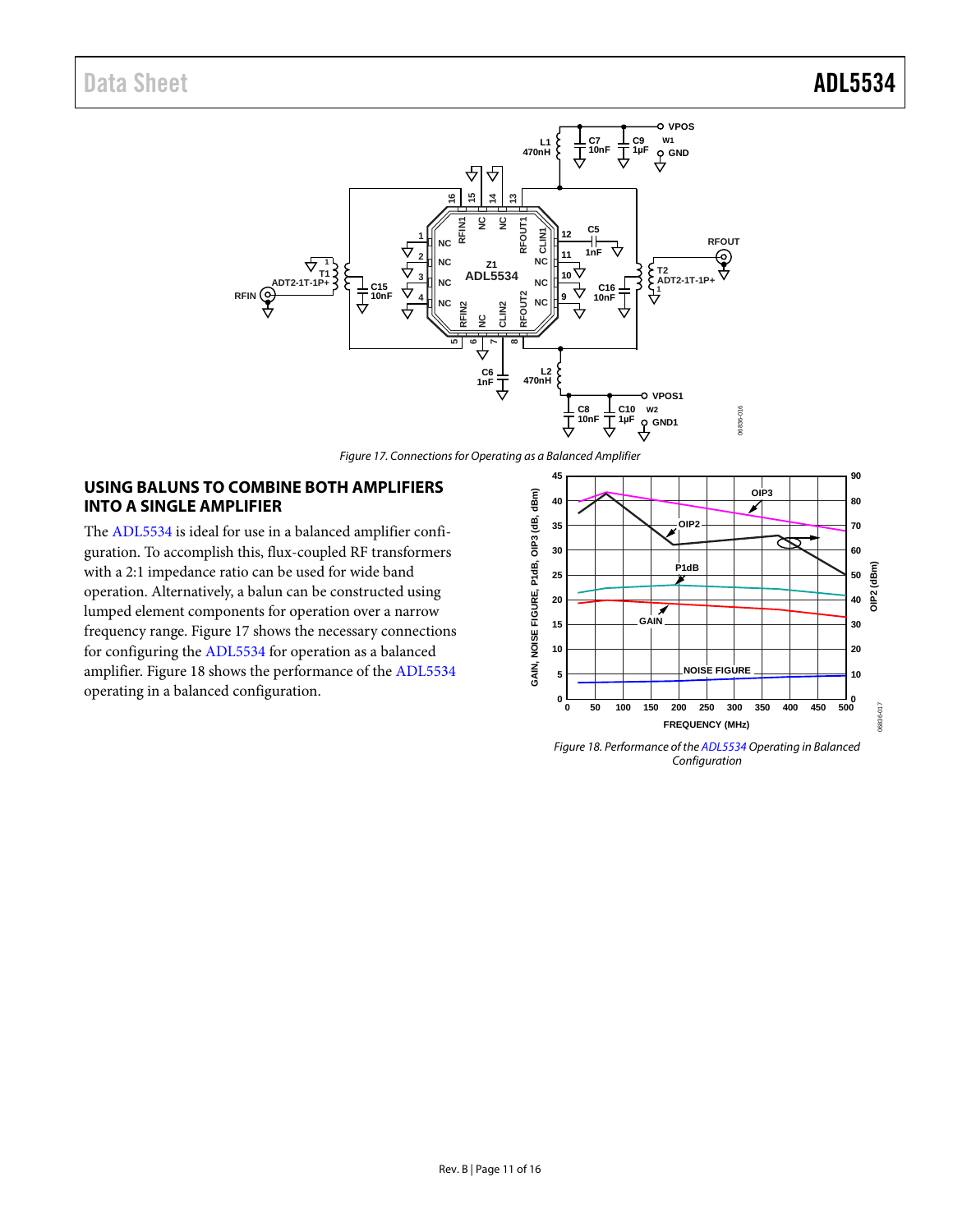![](_page_11_Figure_2.jpeg)

*Figure 19. Narrow-Band IF Sampling Solution for Unbuffered ADC*

### <span id="page-11-4"></span><span id="page-11-0"></span>**ADC DRIVING APPLICATION**

The [ADL5534](http://www.analog.com/ADL5534?doc=ADL5534.pdf) is a high linearity, fixed gain IF amplifier suitable for use as an ADC driver. The [ADL5534](http://www.analog.com/ADL5534?doc=ADL5534.pdf) has a differential input and output impedance of 100 Ω. A flux-coupled RF transformer with a 2:1 impedance ratio was used to perform the single-endedto-differential conversion at the input of the [ADL5534.](http://www.analog.com/ADL5534?doc=ADL5534.pdf) The interface between the [ADL5534](http://www.analog.com/ADL5534?doc=ADL5534.pdf) and th[e AD9640](http://www.analog.com/AD9640?doc=ADL5534.pdf) is a thirdorder low pass filter presenting a 100  $\Omega$  differential impedance to the source and load. Th[e ADL5534](http://www.analog.com/ADL5534?doc=ADL5534.pdf) must be ac-coupled to prevent dc bias from entering the inputs of the ADC. Capacitors of 100 pF were chosen to reduce any low frequency noise coming from the [ADL5534](http://www.analog.com/ADL5534?doc=ADL5534.pdf) and provide dc blocking. The measured results for this interface shows 0.5 dB insertion loss for a 20 MHz bandwidth centered around 92 MHz. The wideband response for the interface is shown i[n Figure 20.](#page-11-1) The single-tone results in [Figure 21](#page-11-2) show an SNR of 69.3 dB and an SFDR of 82 dBc. The two-tone results in [Figure](#page-11-3) 22 show an IMD3 of −80.5 dBc and an SFDR of 78 dBc.

![](_page_11_Figure_6.jpeg)

<span id="page-11-1"></span>*Figure 20. Measured Frequency Response of ADC interface i[n Figure 19](#page-11-4)*

![](_page_11_Figure_8.jpeg)

<span id="page-11-2"></span>*Figure 21. Measured Single-Tone Performance of the Circuit i[n Figure 19](#page-11-4)*

![](_page_11_Figure_10.jpeg)

<span id="page-11-3"></span>*Figure 22. Measured Two-Tone Performance of the Circuit i[n Figure 19](#page-11-4)*

06836-019

 $19$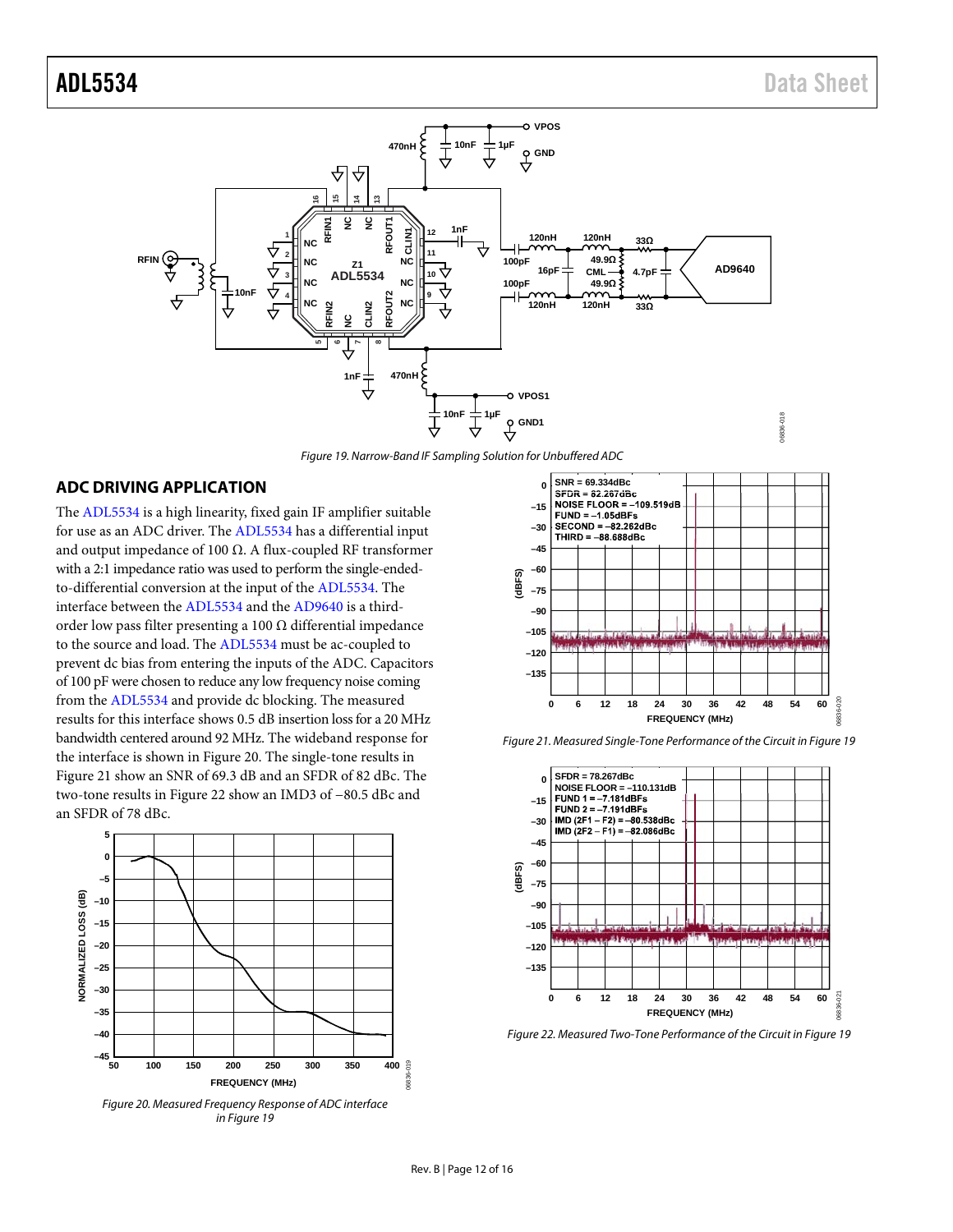### <span id="page-12-0"></span>**SOLDERING INFORMATION AND RECOMMENDED PCB LAND PATTERN**

[Figure 23](#page-12-1) shows the recommended land pattern for [ADL5534.](http://www.analog.com/ADL5534?doc=ADL5534.pdf) To minimize thermal impedance, the exposed paddle on the package underside should be soldered down to a ground plane. If multiple ground layers exist, they should be stitched together using vias. Pin 1 to Pin 4, Pin 6, Pin 9 to Pin 11, and Pin 14 to Pin 15 can be left unconnected, or can be connected to ground. Connecting these pins to ground improves device-to-device isolation and slightly enhances thermal impedance. For more information on land pattern design and layout, refer to the [AN-772 Application Note,](http://www.analog.com/AN-772?doc=ADL5534.pdf) *A Design and Manufacturing Guide for the Lead Frame Chip Scale Package (LFCSP)*.

<span id="page-12-1"></span>![](_page_12_Figure_4.jpeg)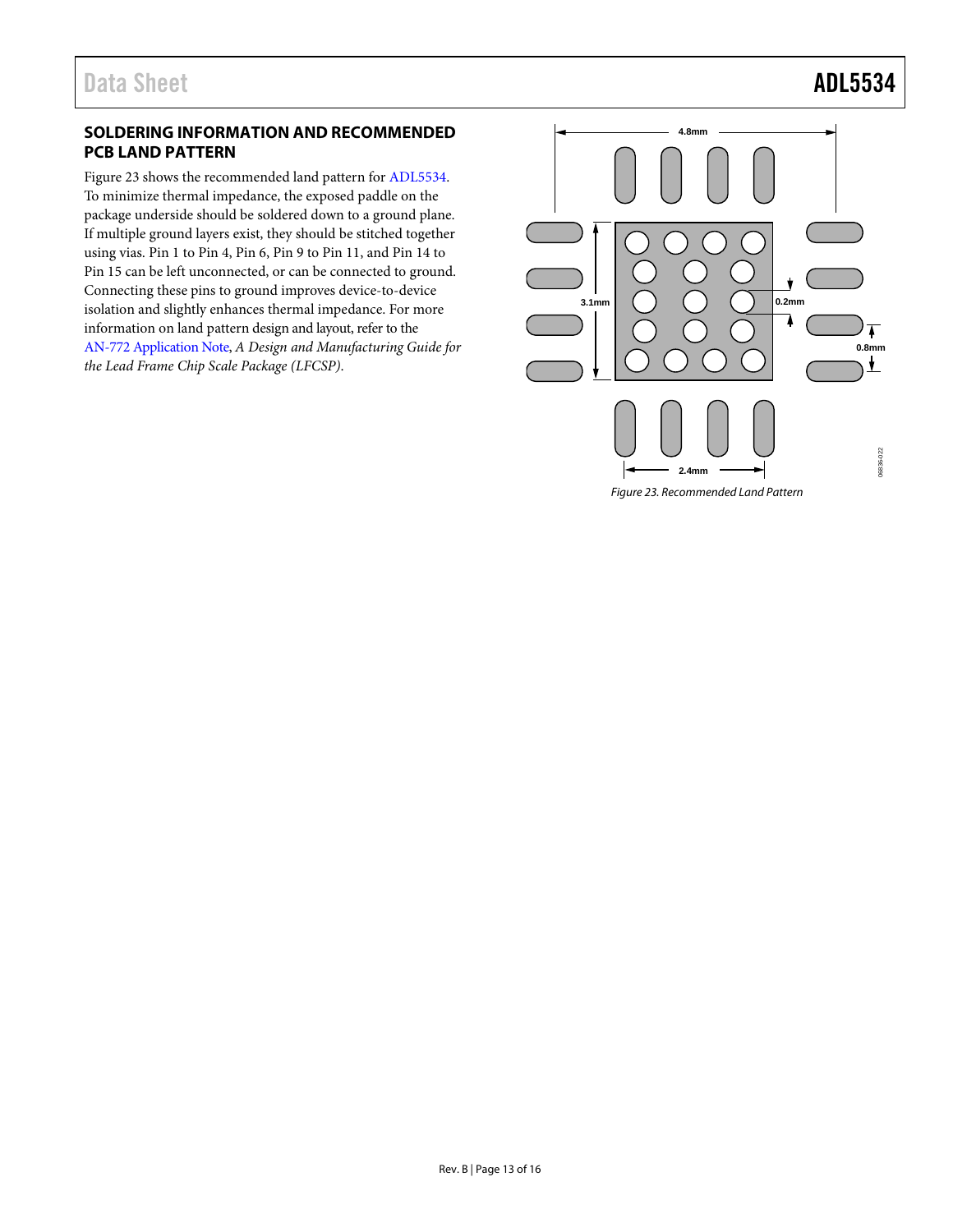### <span id="page-13-0"></span>EVALUATION BOARD

[Figure 24](#page-13-1) shows the schematic for th[e ADL5534](http://www.analog.com/ADL5534?doc=ADL5534.pdf) evaluation board. The board is powered by a single 5 V supply. The components used on the board are listed i[n Table 6.](#page-13-2)  Transformers (T1 and T2) are provided so the [ADL5534](http://www.analog.com/ADL5534?doc=ADL5534.pdf) can be configured as a balanced amplifier. Applying 5 V to

VPOS biases the amplifier corresponding to RFIN1 and RFOUT1. Applying 5 V to VPOS1 biases the amplifier corresponding to RFIN2 and RFOUT2. To bias both amplifiers from a single supply, connect 5 V to VPOS or VPOS1 and attach a jumper across W3.

![](_page_13_Figure_5.jpeg)

*Figure 24. Evaluation Board Schematic*

<span id="page-13-2"></span><span id="page-13-1"></span>

|  |  |  | Table 6. Evaluation Board Configuration Options |  |
|--|--|--|-------------------------------------------------|--|
|--|--|--|-------------------------------------------------|--|

| Component                                                         | <b>Description</b>                                                                                                                                                                                               | <b>Default Condition</b>                   |
|-------------------------------------------------------------------|------------------------------------------------------------------------------------------------------------------------------------------------------------------------------------------------------------------|--------------------------------------------|
| C <sub>1</sub> , C <sub>2</sub> , C <sub>3</sub> , C <sub>4</sub> | AC coupling capacitors                                                                                                                                                                                           | 10 nF, Size 0402                           |
| C5, C6                                                            | Provides decoupling for the on-board linearizer                                                                                                                                                                  | 1 nF, Size 0603                            |
| C11, C12, C13, C14,<br>C15, C16                                   | Optional components used for configuring ADL5534 as a balanced amplifier                                                                                                                                         | Open, Size 0402                            |
| C9, C10                                                           | Power-supply decoupling capacitors                                                                                                                                                                               | 1 µF, Size 0603                            |
| C7, C8                                                            | Power-supply decoupling capacitors                                                                                                                                                                               | 10 nF, Size 0603                           |
| R1, R2, R3, R4, R5,<br>R6, R7, R8                                 | Optional components used for configuring ADL5534 as a balanced amplifier                                                                                                                                         | Open, Size 0603                            |
| T1, T2                                                            | T1 and T2 are 50 $\Omega$ to 100 $\Omega$ impedance transformers used to configure the ADL5534<br>as a balanced amplifier; T1 and T2 are used to present a 100 $\Omega$ differential impedance<br>to the ADL5534 | Installed (Mini-Circuits®<br>$ADT2-1T-1P+$ |
| L1, L2                                                            | DC bias inductor                                                                                                                                                                                                 | 470 nH, Size 1008                          |
| VPOS, GND,<br>VPOS1, GND1                                         | Clip-on terminals for power supply                                                                                                                                                                               | VPOS, VPOS1; red<br>GND, GND1; black       |
| W1, W2                                                            | 2-pin jumper for connection of ground and supply via cable                                                                                                                                                       | W1, W2                                     |
| W <sub>3</sub>                                                    | 2-pin jumper used to connect VPOS to VPOS1                                                                                                                                                                       | W3                                         |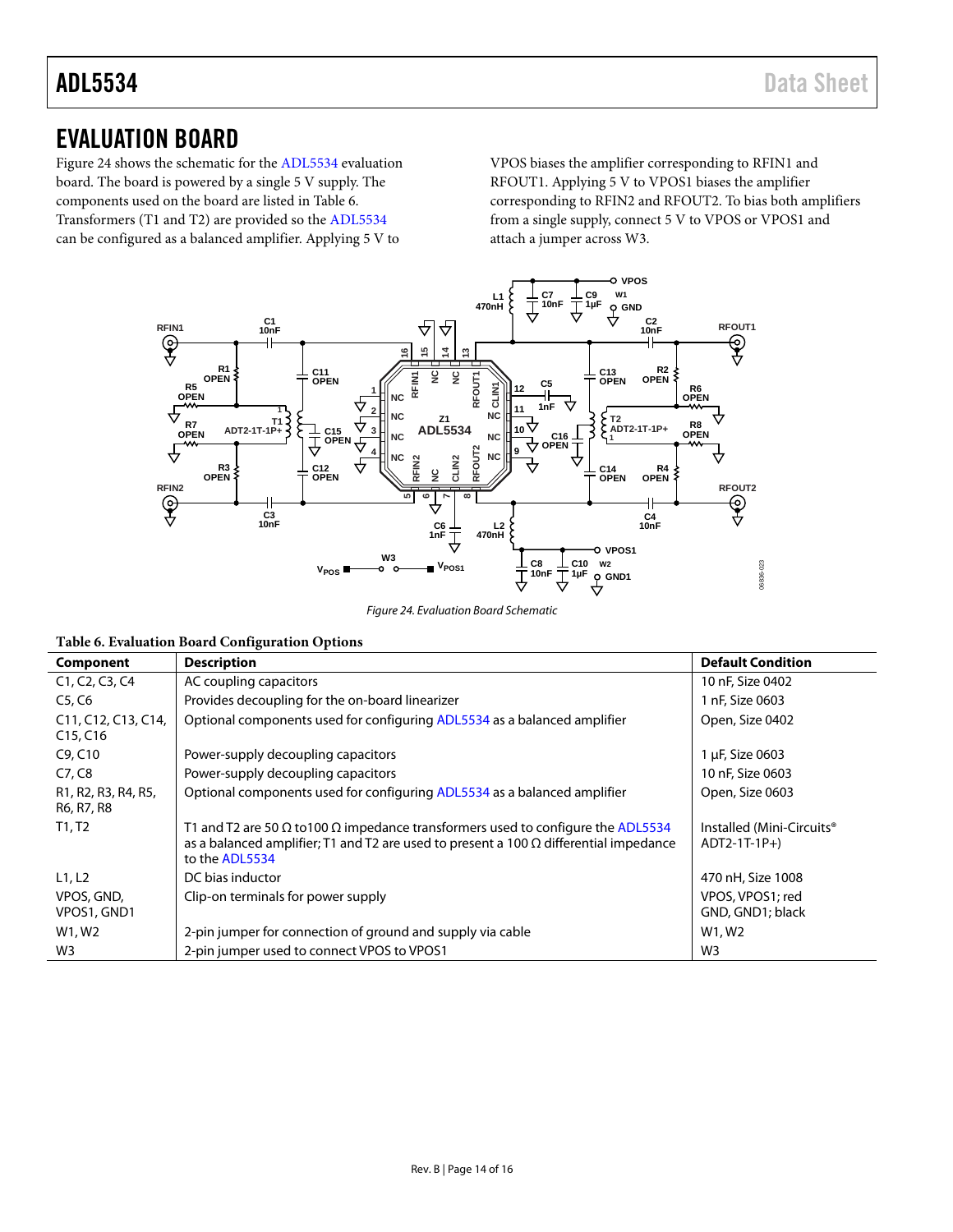## Data Sheet **ADL5534**

06836-025

![](_page_14_Figure_2.jpeg)

*Figure 25. Evaluation Board Layout (Top)*

![](_page_14_Figure_4.jpeg)

*Figure 26. Evaluation Board Layout (Bottom)*